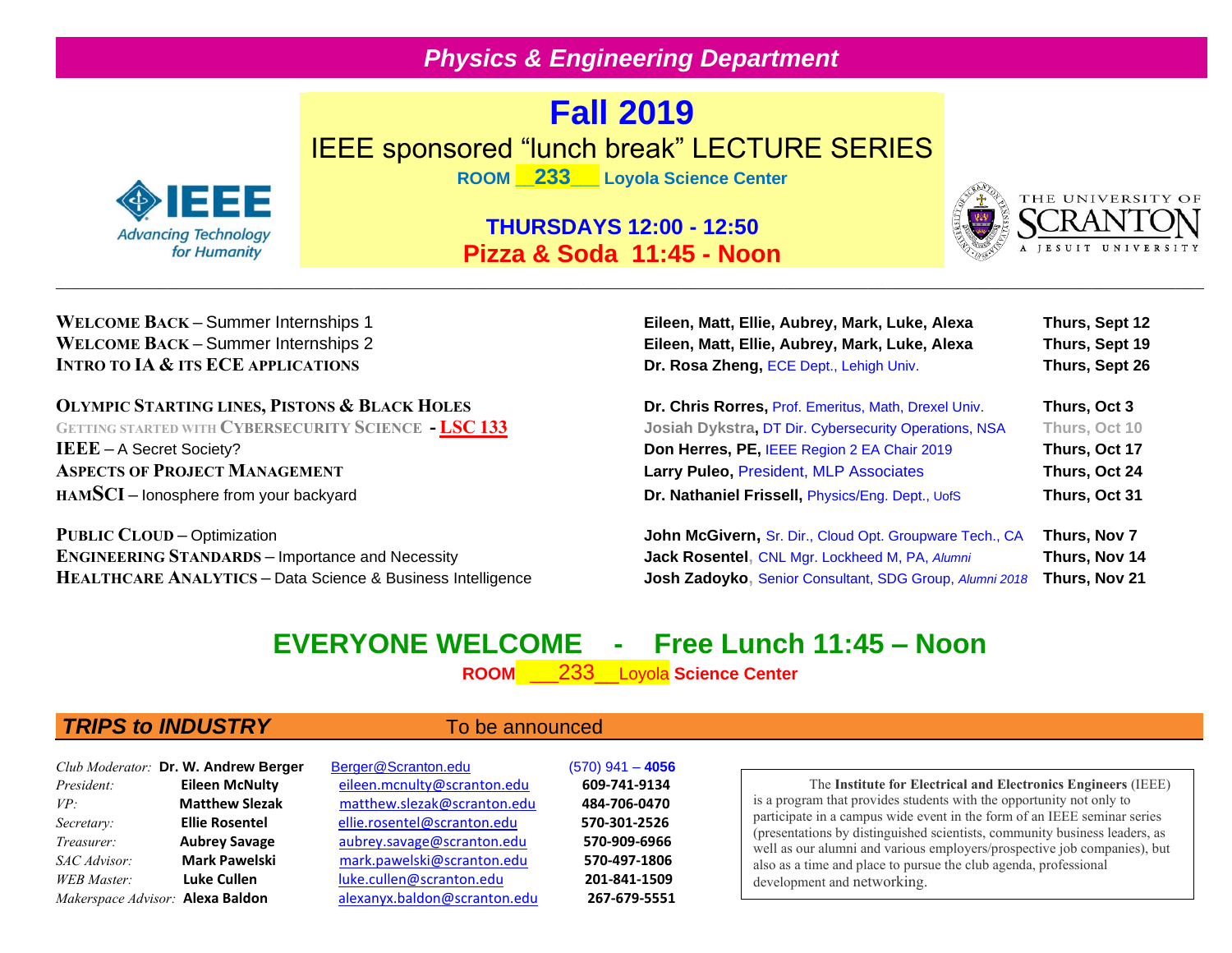## **IEEE - A SECRET SOCIETY?**

### IEEE U of Scranton meeting

For most of the world, especially in business, we engage in strange activities that defy explanation in a presentation. As a mechanical engineer friend of mine once put it, she does not delve into the black arts.

**y** Tweet **in** Share

In business meetings, EMI is something that we should resolve, preferably without impacting project cost or schedule. ROI (return on investment) is the dominant acronym.

This presentation will focus on three topics:

An overview of IEEE globally, who we are and what we do. We are multibillion dollar corporation among other things.

Electrical, electronics and software engineering and how we are seen in the business environment.

How can IEEE add value for new graduates to enhance their careers? The best way to do so is ask the younger members who attend.

| DATE AND TIME                                                                                                                                                                               | <b>LOCATION</b>                                                                                                                                                                                      | <b>T CONTACT</b>                                                                                                       |           | <b>REGISTRATION</b>                                                                                                                 |
|---------------------------------------------------------------------------------------------------------------------------------------------------------------------------------------------|------------------------------------------------------------------------------------------------------------------------------------------------------------------------------------------------------|------------------------------------------------------------------------------------------------------------------------|-----------|-------------------------------------------------------------------------------------------------------------------------------------|
| Date: 17 Oct 2019<br>Time: 11:45 AM to 12:50 PM<br>All times are US/Eastern<br>Add Event to Calendar<br><b>O</b> <sub>S</sub> Outlook (vCal)<br><b>博 iCal</b><br><b>The Google Calendar</b> | University of Scranton<br>313 Monroe Avenue (Parking and<br><b>Public Safety Pavilion)</b><br>Scranton, Pennsylvania<br>United States 18510<br>Building: Loyola Science Building<br>Room Number: 233 | Email event contact<br>Co-sponsored by IEEE Lehigh Valley<br>Section & University of Scranton<br><b>Student Branch</b> | <b>AM</b> | Starts 21 May 2019 12:00 AM<br>Ends 17 October 2019 08:00<br>All times are US/Eastern<br>No Admission Charge<br><b>Register Now</b> |

https://events.vtools.ieee.org/m/199359